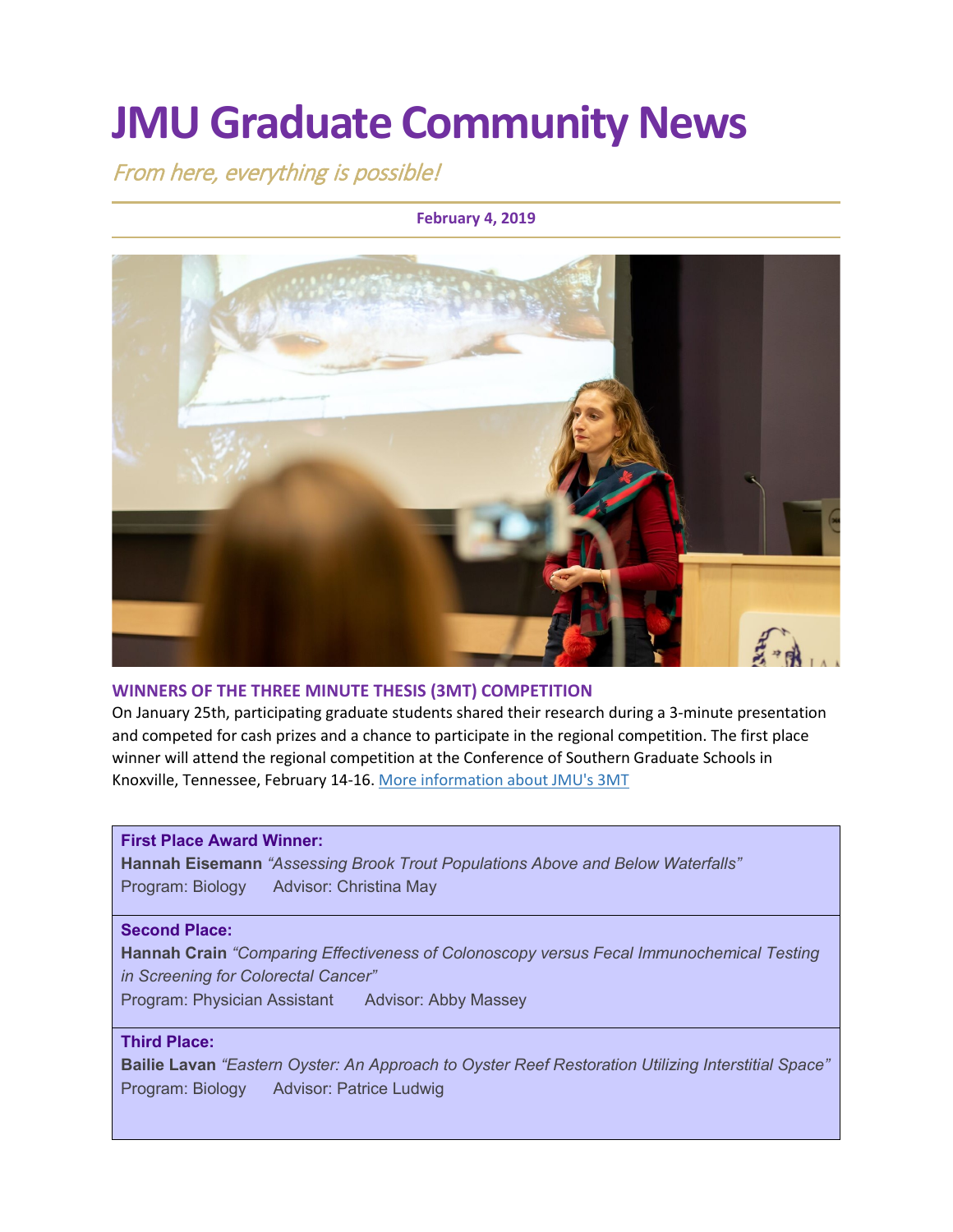**People's Choice Co-Award Winners: Lisa Hajdasz** *"Examining the Relationship between Technostress and the Effectiveness of Organizational Communication"* Program: Adult Human Resource Development Advisor: Noorie Brantmeier **Jacob Peters** *"Quantification of Intelligible Influences on the Growth and Distribution of American Ginseng: Habitat Modeling and Field Studies"* Program: Biology Advisor: Heather Griscom People's Choice Award sponsored by the Graduate Student Association.

**GRADUATE STUDENT ASSOCIATION** invites graduate students to help themselves to "Campus Kitchen" food deliveries **Tuesdays and Thursdays 3:00-4:00 pm,** in the Graduate Lounge (Madison Hall, room 4000). Please watch for weekly updates via email and social media. The February GSA meeting is scheduled for **Thursday, February 28, 6:00-7:00 pm.**

**CALL FOR SUBMISSIONS FOR JMU GRADUATE SHOWCASE** All graduate students are encouraged to share their work with peers and faculty at the JMU Graduate Showcase, April 17. This professional conference is an opportunity for graduate students to practice their professional presentation skills and for JMU to celebrate the accomplishments of our students. The Graduate Showcase highlights research and creative projects through presentations and poster sessions. Judges will nominate one panel presentation and three poster presentations to receive top awards with cash prizes. The event concludes with a reception where these and other awards are presented. **Submission Deadline – Friday, March 15. Showcase Date – Wednesday, April 17.** [More Information](http://www.jmu.edu/grad/GraduateShowcase/index.shtml)

**COMPASS AWARD FOR DIVERSITY AND INCLUSION.** The Compass Award recognizes individuals or groups who have made outstanding contributions to diversity and inclusion at JMU. Students, Faculty, Staff, or groups may be nominated for an award in any of the 4 focus areas: Visionary, Leader, Advocate, or Catalyst. Nominations are being accepted until **5:00 pm, February 8**[. More Information](http://www.jmu.edu/diversity/programs-and-events/compass-award.shtml)

**CALL FOR PAPERS. "Integrity, Civility and Grace; Yesterday's Virtues**?"is the theme for the 2019 conference sponsored by the Department of Foreign Languages, Literatures and Cultures. The conference will be held at James Madison University **April 11-12.** The Deadline to submit proposals is **March 17**. [More information](https://www.jmu.edu/forlang/conferenceFLLC/call.shtml)

**THE CENTENNIAL SCHOLARS PROGRAM IS SEEKING TWO GRADUATE ASSISTANTS** for the 2019- 20 Academic Year. You will help with one of JMU's programs that removes the financial barrier of higher education and enables deserving students from diverse backgrounds to succeed in college. For more information select Graduate Assistants at [joblink.jmu.edu](https://joblink.jmu.edu/).

**NEED A JOB?** There are currently 30 student positions and 7 wage positions posted o[n JMU Joblink.](https://joblink.jmu.edu/)

**YOGA IN HARRISONBURG.** Harrisonburg is becoming a mecca of yoga opportunities. Check out classes available at [UREC,](http://www.jmu.edu/recreation/) and out all the opportunities available [downtown.](https://downtownharrisonburg.org/a-healthy-harrisonburg-an-even-healthier-you/)

### Upcoming Events

**MADISON VISION SERIES "HOPE THAT INSPIRES US" -**Justice John Charles Thomas will discuss the past, present and future of Virginia's democracy within the context of his own experience as an attorney and as the first African American Justice of the Supreme Court of Virginia. **Thursday, February 7 at 3:30**  in Memorial Hall Auditorium[. More information](http://www.jmu.edu/president/mvs/index.shtml)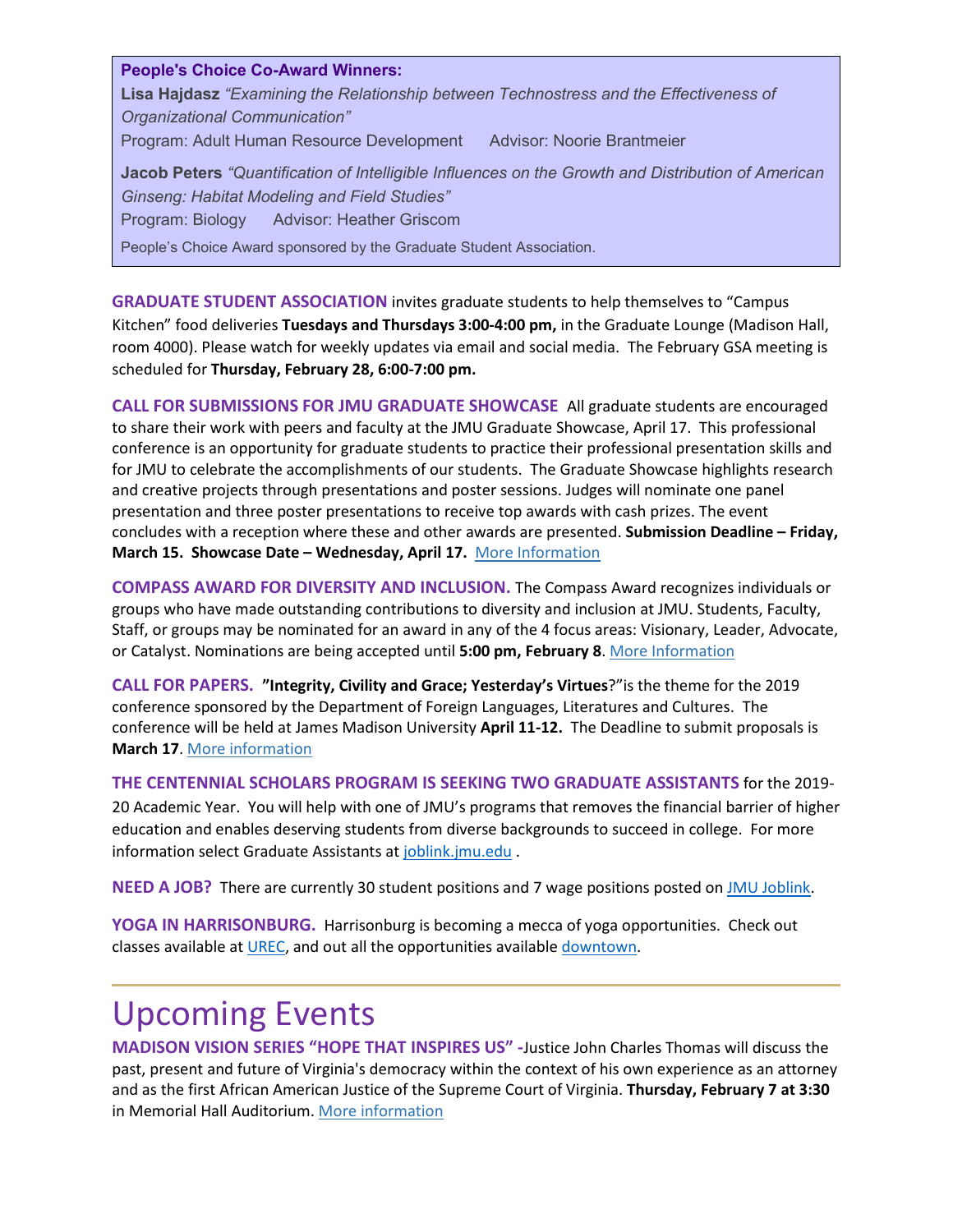**SENIOR DANCE CONCERT** JMU's senior dance majors are on the verge of graduation. Come see the accomplishments these students have achieved at The Forbes Theater. **Thurs, February 7 – Sat 9, 8:00 pm**[. More information](http://www.jmuforbescenter.com/forbescenter/events/2019/02/07-senior-dance-concert.shtml)

**SPRING CAMPUS-WIDE CAREER FAIR.** Learn about jobs and internships available, talk with employers representing different organizations, and network! **Tuesday, February 12-13, 11:00-3:00**, Festival Grand Ballroom. [More information](https://www.jmu.edu/cap/events/careerfair/index.shtml)

**9TH ANNUAL AFRICAN, AFRICAN AMERICAN, AND DIASPORA STUDIES INTERDISCIPLINARY CONFERENCE** will be held at James Madison University on **February 21-22, 2019, 8:00 am – 5:00 pm**. This year's theme is "Bodies in Motion." Ranging across topics from the politics of migration to the aesthetics of black embodiment, from action films to political activism, the conference will bring scholars together from a wide variety of overlapping and intersecting fields. [More information](https://www.jmu.edu/events/africana/01-event.shtml)

### Graduate School Dates & Deadlines

| Spring Break - No Classes Meet                           | $3/4 - 3/8/19$ |
|----------------------------------------------------------|----------------|
| Withdraw with "W" Grade or Change a Course Credit Option | 3/15/19        |
| <b>Travel Grant Application Deadline</b>                 | 3/15/19        |
| <b>Registration for Summer 2019 Begins</b>               | 3/18/19        |

### Downtown Calendar

**ICE BOWL DISC GULF FUNDRAISER** The 16th Annual Disc Golf Fundraiser for the Blue Ridge Area Food Bank. All donations stay to benefit local people in need. **Saturday, February 9, 9:00-10:00 am** at [Westover Park,](https://www.harrisonburgva.gov/ice-bowl) 305 South Dogwood Dr.

**ROCK 'N' ROLL REMEMBERED** VMRC, in conjunction with Arts Council of the Valley, is pleased to bring Rock 'N' Roll Remembered to [Court Square Theater.](http://www.valleyarts.org/cst/) **Saturday, February 9, 7:00-9:00 pm.**

**VALENTINE'S DAY DINNER** by candlelight at [Rocktown Kitchen.](http://rocktownkitchen.com/valentines-day-dinner/) **February 14, 5:00-11:00 pm.**

**TRIVIA NIGHT WITH GSA** at [Three Notch'd Brewery.](https://threenotchdbrewing.com/) **Thursday, February 28, 7:00-9:00 pm.**

**DOWNTOWN HARRISONBURG** lists these and other events on the [Events Calendar](https://www.visitharrisonburgva.com/calendar-of-events/)**.**

## Tips from TGS (The Graduate School)

**Graduate Polices.** You are responsible to read and follow the graduate policies set forth in the [Graduate](http://jmu.edu/catalog)  [Catalog.](http://jmu.edu/catalog) Important information regarding degree progress, including rules for successful progression and continuous enrollment are also on the [Graduate School website](http://www.jmu.edu/grad/current-students/degree-progress/beginning.shtml)

**Approval of a Thesis or Dissertation Committee.** Students who are completing these sorts of projects must submit a signed approval form to The Graduate School by the second week of the semester in which the student first registers for thesis or dissertation credits. [Approval form](https://www.jmu.edu/grad/_files/CommitteeApprovalForm2017-18.pdf)

**Monitor your Dukes E-Mail account!** Official information is sent to each student's officia[l Dukes e-mail](http://www.jmu.edu/computing/helpdesk/selfhelp/DukesEmail.shtml)  [account.](http://www.jmu.edu/computing/helpdesk/selfhelp/DukesEmail.shtml) Regularly check your @dukes.jmu.edu e-mail account.